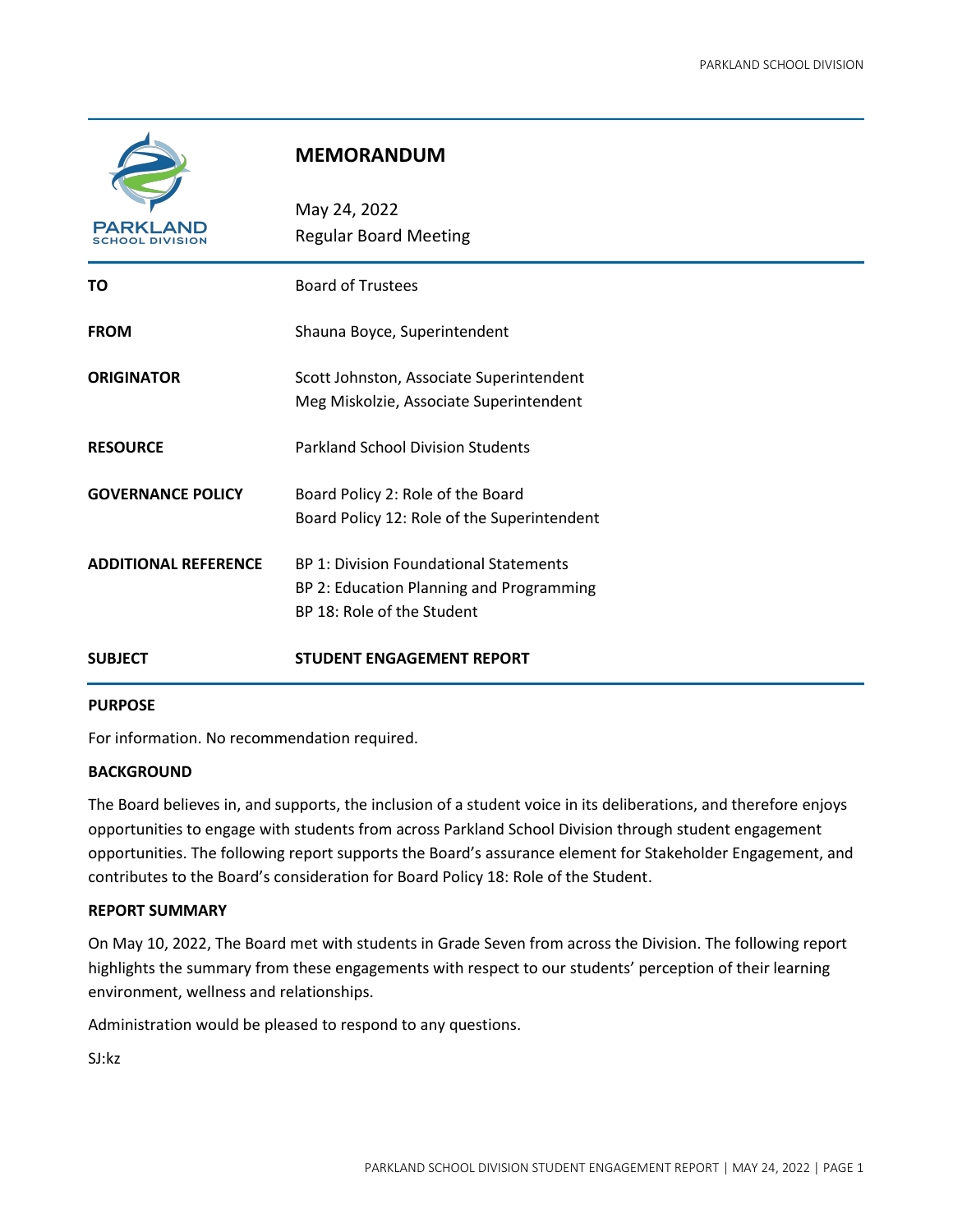

# **STUDENT ENGAGEMENT REPORT**

### **Presented to the Board of Trustees, May 24, 2022**

Scott Johnston, Associate Superintendent, Education and System Services Dr. Meg Miskolzie, Associate Superintendent, Student Supports and Services

*Our Students Possess the confidence, resilience, insight and skills required to thrive in, and positively impact, the world.*

### **BACKGROUND**

On May 10, 2022, Trustees met in-person with Parkland School Division students in the seventh grade. Three engagement events occurred across the Division; including:

- In Spruce Grove, at Woodhaven Middle School;
- In Stony Plain, at Stony Plain Central School; and
- In Duffield, at Duffield School, and featuring students from Duffield, Entwistle, Wabamun and Tomahawk schools.

Each engagement session enabled Trustees to speak with the full cohort of grade seven students. Specifically, we asked students to discuss the following with us:

- 1. We asked students to talk about their Learning Environment (their school) and how things are going this year;
- 2. We asked students to talk about the concept of "respect" and inquired as to why students may express that there are lower levels of peer respect; and
- 3. We asked students about healthy relationships.

Students in grades four, seven and ten are surveyed every year by Alberta Education. As the results summarized below, and included on page 2 demonstrate, Parkland School Division students self-assessed at a lower rate, on measures of respect, than other provincially surveyed students.

| Measure                                   | Top 2 Box (Agree / Strongly Agree) |            |            |
|-------------------------------------------|------------------------------------|------------|------------|
|                                           | Alberta                            | <b>PSD</b> | Difference |
| At school, I feel like I belong           | 74                                 | 69         | $-5$       |
| At school, students care about each other | 67                                 | 60         | $-7$       |
| At school, students respect each other    | 67                                 | 58         | $-9$       |
| am treated fairly by adults at my school  | 81                                 | 77         | $-4$       |
| I feel safe at school                     | 84                                 | 79         | $-5$       |
| I feel safe on the way to and from school | 88                                 | 86         | $-2$       |
| I feel welcome at my school               | 85                                 | 80         | $-5$       |
| My teachers care about me                 | 81                                 | 82         | $+1$       |
| Other students treat me well              | 81                                 | 79         | $-2$       |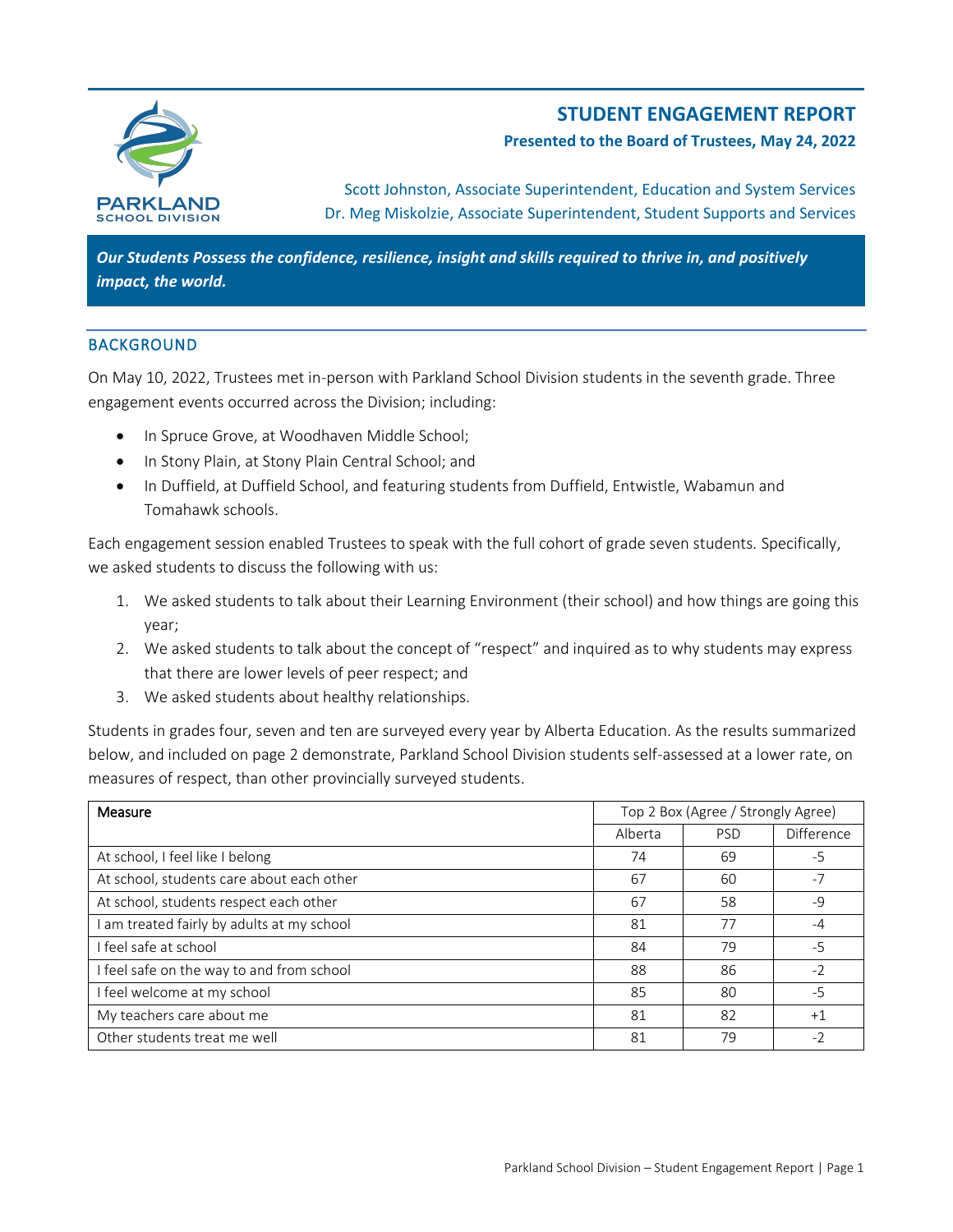## JURISDICTIONAL AND PROVINCIAL MEASURES COMPARED

## **Learning Supports**

Albertan

#### W.1 Welcoming, Caring, Respectful and Safe Learning Environments (WCRSLE) Detail

#### **Authority: 2305 The Parkland School Division**

The percentage of teachers, parents and students who agree that their learning environments are welcoming, caring, respectful and safe.

Student - Grade 7-9

|                                            |      | N   | <b>Strongly</b><br>Agree % | Agree<br>% | <b>Disagree</b><br>% | <b>Strongly</b><br>Disagree % | Don't Know<br>% | Top 2 Box<br>℁ |
|--------------------------------------------|------|-----|----------------------------|------------|----------------------|-------------------------------|-----------------|----------------|
| At school, I feel like I belong            | 2021 | 733 | 24                         | 46         | 16                   | 5                             | 10              | 69             |
| At school, students care about each other  | 2021 | 740 | 14                         | 46         | 19                   | ₹                             | 13              | 60             |
| At school, students respect each other     | 2021 | 736 | 10                         | 49         | 24                   | 7                             | 11              | 58             |
| I am treated fairly by adults at my school | 2021 | 734 | 31                         | 46         | 10                   | 6                             | 7               | 77             |
| I feel safe at school                      | 2021 | 725 | 29                         | 50         | 10                   | 3                             | 8               | 79             |
| I feel safe on the way to and from school  | 2021 | 730 | 38                         | 49         | 5                    | 3                             | 6               | 86             |
| I feel welcome at my school                | 2021 | 737 | 34                         | 46         | 9                    | 3                             | 8               | 80             |
| My teachers care about me                  | 2021 | 739 | 36                         | 46         | 4                    | 3                             | 11              | 82             |
| Other students treat me well               | 2021 | 734 | 23                         | 56         | 10                   | 4                             | 7               | 79             |

## **Learning Supports**

hentar

#### W.1 Welcoming, Caring, Respectful and Safe Learning Environments (WCRSLE) Detail

#### **Province: Alberta**

The percentage of teachers, parents and students who agree that their learning environments are welcoming, caring, respectful and safe.

Student - Grade 7-9

|                                            |      | N      | Strongly<br>Agree % | Agree<br>% | <b>Disagree</b><br>% | <b>Strongly</b><br>Disagree % | Don't Know<br>% | Top 2 Box<br>$\frac{9}{6}$ |
|--------------------------------------------|------|--------|---------------------|------------|----------------------|-------------------------------|-----------------|----------------------------|
| At school, I feel like I belong            | 2021 | 55,593 | 28                  | 46         | 12                   | 5                             | 8               | 74                         |
| At school, students care about each other  | 2021 | 55,515 | 19                  | 49         | 15                   | ₹                             | 11              | 67                         |
| At school, students respect each other     | 2021 | 55,347 | 16                  | 51         | 18                   | 6                             | 10              | 67                         |
| I am treated fairly by adults at my school | 2021 | 55,678 | 31                  | 50         | 8                    | 4                             | 6               | 81                         |
| I feel safe at school                      | 2021 | 55,316 | 34                  | 49         | ۰,                   | 4                             | 6               | 84                         |
| I feel safe on the way to and from school  | 2021 | 54,272 | 40                  | 47         | 6                    | 2                             | 4               | 88                         |
| I feel welcome at my school                | 2021 | 56,004 | 37                  | 48         | 7                    | 3                             | 5               | 85                         |
| My teachers care about me                  | 2021 | 56,048 | 34                  | 47         | 5                    | 3                             | 11              | 81                         |
| Other students treat me well               | 2021 | 55,530 | 25                  | 56         | 8                    | 4                             | 6               | 81                         |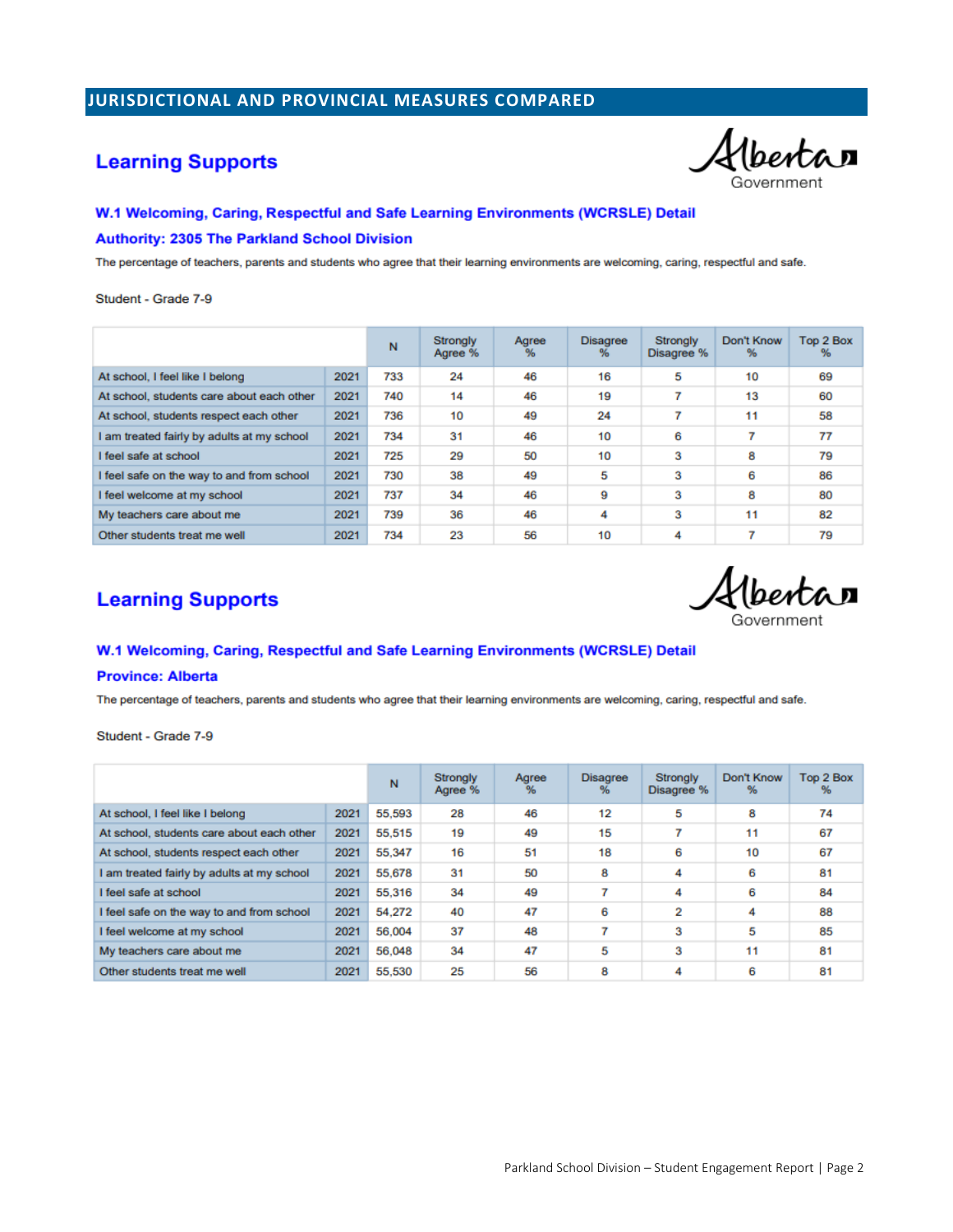### **CONTEXT AND CONSIDERATIONS**

Our conversation with students focused on their school, their learning and on wellness and relationships.

Our students were able to find positive aspects through all of this change and they shared their narratives of day-to-day experiences in our schools with enthusiasm. Overall, students presented favourable opinions regarding their schools, and this supports the survey results received: students feel welcome, safe and respected by their teachers and school staff. Our students noted that our schools are safe places in which to learn, and that they enjoy their teachers.

Students demonstrated recognition that our schools are working to rebuild connections after several years of minimized contact due to the necessity of cohorting students. Where possible, mentoring connections between older and younger students helps to build respect. Students in all three engagement groups indicated a strong appetite to engage in larger, group-based cultural activities. Students indicated that their peers who were less connected to others, may miss out on socialization, and so this would support our adolescents' desire to engage in activities that provide more opportunities to generate friendships.

Students expressed that they are able to work through conflicts or negative interactions by discussing these events with a close friend. While the concept of "adolescent peer relationships" is well documented in literature and research, the impact of pandemic isolation on peer relationships is, as yet, not well researched. Leary and Katz (2005) note that "research indicates that the quality of children's friendships can provide contributions to children's well-being that is independent of their status in the larger context" (p. 125). Children who are wellconnected to peers are, therefore, better able to weather negative peer interactions. When asked about peer interactions, students are eager to express a desire for clubs, activities and events that contain the possibility for strengthening peer relationships. During the student engagement, students expressed appreciation for afterschool programs, sports, such as basketball, soccer and track and field, GSAs at lunch times, and opportunities for school culture events, such as staff vs. student hockey games.

Students indicated that there is a desire for humour, and that sometimes "talking back" is an attempt to gain laughter. In *Adolescent Humor and its Relationship to Coping, Defense Strategies, Psychological Distress and Well-Being*, Erickson and Feldstein note that "because adolescents are developing their strategies for how to manage various stressors, it is developmentally appropriate for early-mid adolescents to employ a variety of strategies in order to manage a host of stressors (p. 269).

One student noted:

"A lot of students try to break the rules because they think its funny and they are trying to entertain the kids."

Another added:

"The school and the teachers are great, but some of the behaviours of the students make it unenjoyable."

A third responded:

"Some students are nice and other students are not nice and talk in the gym when the teacher is talking."

The engagement conversations suggest that disruptive student behaviours may emerge as coping mechanisms for stress. The desire for laughter to break the tension may be well received by some, and not by others, depending on the context. If the desire is for amusement, without consideration of cost, then students may try to achieve stress diminishment improperly at the expense of others.